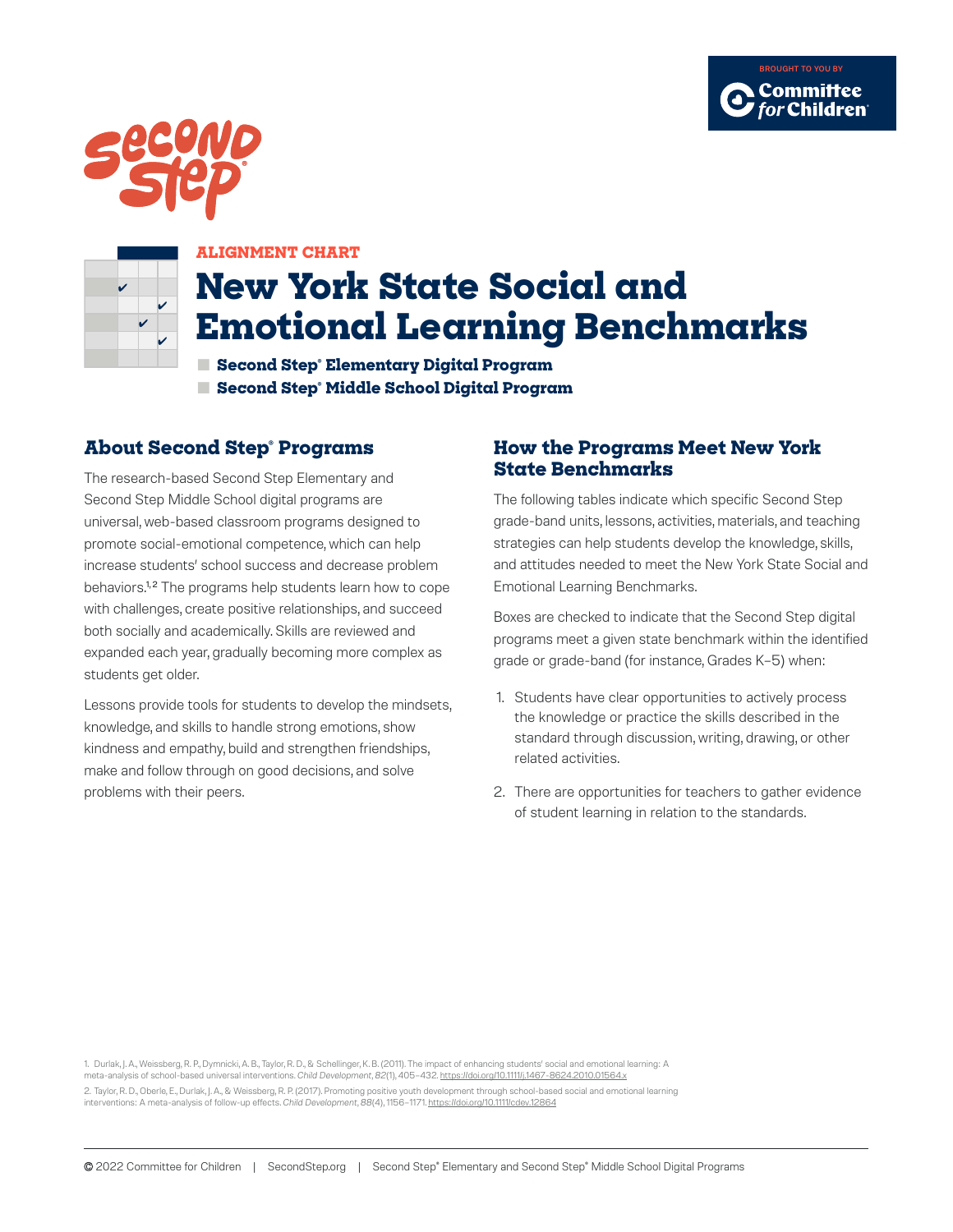|                                                                                                                            |              |                                                      |                   |                            |                                       |                                                                             |                                                  |                       |                                         |                                      |                          |                            | <b>Key Skills and Concepts</b>    |                               |                                                    |                            |                            |                                                                                                                                                    |                                     |                                     |                                                     |                             |                          |                            |                           |  |
|----------------------------------------------------------------------------------------------------------------------------|--------------|------------------------------------------------------|-------------------|----------------------------|---------------------------------------|-----------------------------------------------------------------------------|--------------------------------------------------|-----------------------|-----------------------------------------|--------------------------------------|--------------------------|----------------------------|-----------------------------------|-------------------------------|----------------------------------------------------|----------------------------|----------------------------|----------------------------------------------------------------------------------------------------------------------------------------------------|-------------------------------------|-------------------------------------|-----------------------------------------------------|-----------------------------|--------------------------|----------------------------|---------------------------|--|
|                                                                                                                            |              | <b>Brain Builders</b><br>(Executive-Function Skills) |                   |                            | Unit 1: Growth Mindset & Goal-Setting |                                                                             |                                                  |                       |                                         |                                      |                          |                            | <b>Unit 2: Emotion Management</b> |                               |                                                    | Unit 3: Empathy & Kindness |                            |                                                                                                                                                    |                                     | Unit 4: Problem-Solving             |                                                     |                             |                          |                            |                           |  |
|                                                                                                                            |              |                                                      |                   |                            | ctions<br>distr                       | puiz<br>cogni<br>$\omega$                                                   | and replace with                                 | change<br>and<br>grow | with                                    |                                      | emotions                 | in others                  |                                   | Эe<br>$\sigma$                | oth<br>$\overline{\sigma}$<br><b>NO4</b><br>kindly |                            |                            | and<br>friends<br>ake                                                                                                                              | before<br>calm                      |                                     | ds<br>$\omega$                                      |                             | problem                  | solutions                  |                           |  |
| <b>Kindergarten-Grade 3</b>                                                                                                |              |                                                      |                   |                            | ignor                                 | pring<br>ဥ္ .                                                               |                                                  | can<br>the brain      | skills improve                          |                                      | own<br>$\omega$          | emotion                    | motion                            | $\omega$<br>notion            | act<br>and                                         |                            | oth                        | $\frac{d}{d}$<br>ships                                                                                                                             | $\circ$<br>emotions<br>15           | solve problems                      | $\overline{\sigma}$                                 | without blam                | $\sigma$<br>$\mathbf{S}$ | đ<br>comes                 |                           |  |
| <b>New York State Social and</b><br><b>Emotional Learning Benchmarks</b><br><b>Second Step® Elementary Digital Program</b> | Attention    | Working                                              | nhibitory control | Cognitive flexibility      | and<br>attention<br>snoc.             | 증등<br>nrough<br>• part o<br>vere thr<br>kes are l<br>nistakes<br><b>Gel</b> | Recognize unhelpful thoughts<br>helpful thoughts | Understand that       | Recognize that sk<br>practice and effor | plan<br>practice<br>$\sigma$<br>Make | δ<br>and name<br>lentify | Recognize and identify     | stronge<br>Recognize              | Manage strong<br>to feel calm | Recognize kindness                                 | Take others' perspectives  | empathy<br>Develop         | SS<br>relations<br>kindne<br>$\mathrel{\mathop{\rule{0pt}{0pt}}\nolimits\mathrel{\mathop{\rule{0pt}{0pt}}\nolimits}}$<br>Recognize I<br>strengthen | Manage strong e<br>solving problems | $\mathtt{S}$<br>strategies<br>Apply | $\frac{\Theta}{\Theta}$<br>$\overline{2}$ e<br>ogni | Ē<br>proble<br>the<br>State | olutions<br>৳<br>Think   | <b>SC</b><br>Explore       | solution<br>Pick the best |  |
| <b>Benchmarks</b>                                                                                                          |              |                                                      |                   |                            |                                       |                                                                             |                                                  |                       |                                         |                                      |                          |                            |                                   |                               |                                                    |                            |                            |                                                                                                                                                    |                                     |                                     |                                                     |                             |                          |                            |                           |  |
| 1A.1a. Recognize and describe emotions and how they are linked to behavior.                                                |              |                                                      |                   |                            |                                       |                                                                             |                                                  |                       |                                         |                                      | $\checkmark$             | V                          | $\mathbf{v}$                      | $\checkmark$                  |                                                    |                            |                            |                                                                                                                                                    | $\checkmark$                        |                                     |                                                     |                             |                          |                            |                           |  |
| 1A.1b. Demonstrate control of impulsive behavior.                                                                          | $\checkmark$ |                                                      |                   |                            | $\checkmark$                          |                                                                             |                                                  |                       |                                         |                                      |                          |                            |                                   |                               |                                                    |                            |                            |                                                                                                                                                    |                                     |                                     |                                                     |                             |                          |                            |                           |  |
| 1B.1a. Describe one's likes, dislikes, needs, wants, strengths, challenges,<br>and opinions.                               |              |                                                      |                   |                            |                                       | $\checkmark$                                                                |                                                  | $\checkmark$          | $\boldsymbol{\mathcal{U}}$              | $\checkmark$                         |                          |                            |                                   |                               |                                                    |                            |                            |                                                                                                                                                    |                                     |                                     |                                                     |                             |                          |                            |                           |  |
| 1B.1b. Identify family, peer, school, and community strengths and supports.                                                |              |                                                      |                   |                            |                                       |                                                                             |                                                  |                       | V                                       | $\checkmark$                         |                          |                            |                                   | $\checkmark$                  |                                                    |                            |                            |                                                                                                                                                    |                                     |                                     |                                                     |                             |                          |                            |                           |  |
| 1C.1a. Describe why learning is important in helping students achieve<br>personal goals.                                   |              |                                                      |                   |                            |                                       | $\checkmark$                                                                |                                                  | $\checkmark$          | V                                       |                                      |                          |                            |                                   |                               |                                                    |                            |                            |                                                                                                                                                    |                                     |                                     |                                                     |                             |                          |                            |                           |  |
| 1C.1b. Identify goals for personal behavior progress, achievement, or success.                                             |              |                                                      |                   |                            |                                       |                                                                             |                                                  |                       | V                                       | $\checkmark$                         |                          |                            |                                   |                               |                                                    |                            |                            |                                                                                                                                                    |                                     |                                     |                                                     |                             |                          |                            |                           |  |
| 2A.1a. Recognize that others may experience situations differently from oneself.                                           |              |                                                      |                   |                            |                                       |                                                                             |                                                  |                       |                                         |                                      |                          | $\checkmark$               |                                   |                               |                                                    | $\checkmark$               | $\checkmark$               |                                                                                                                                                    |                                     |                                     | $\checkmark$                                        | $\checkmark$                | $\checkmark$             |                            |                           |  |
| 2A.1b. Use listening skills to identify the feelings and perspectives of others.                                           |              |                                                      |                   |                            |                                       |                                                                             |                                                  |                       |                                         |                                      |                          | $\checkmark$               |                                   |                               |                                                    | $\checkmark$               | $\checkmark$               |                                                                                                                                                    |                                     |                                     |                                                     |                             |                          |                            |                           |  |
| 2B.1a. Describe the ways that people are similar and different.                                                            |              |                                                      |                   |                            |                                       |                                                                             |                                                  |                       |                                         |                                      |                          | $\checkmark$               |                                   |                               |                                                    | $\boldsymbol{\mathcal{U}}$ | $\checkmark$               |                                                                                                                                                    |                                     |                                     |                                                     |                             |                          |                            |                           |  |
| 2B.1b. Describe positive qualities in others.                                                                              |              |                                                      |                   |                            |                                       |                                                                             |                                                  |                       |                                         |                                      |                          |                            |                                   |                               |                                                    |                            |                            |                                                                                                                                                    |                                     |                                     |                                                     |                             |                          |                            |                           |  |
| 2C.1a. Identify ways to work and play well with others.                                                                    |              |                                                      |                   |                            |                                       | $\boldsymbol{\nu}$                                                          |                                                  |                       |                                         |                                      |                          | $\boldsymbol{\mathcal{U}}$ |                                   |                               | $\mathbf{v}$                                       | $\mathbf{v}$               | $\mathbf{v}$               | $\mathbf{v}$                                                                                                                                       | $\boldsymbol{\nu}$                  |                                     | $\boldsymbol{\nu}$                                  | $\boldsymbol{\nu}$          |                          |                            |                           |  |
| 2C.1b. Demonstrate adaptability and appropriate social behavior at school.                                                 | V            | $\checkmark$                                         | $\checkmark$      | $\checkmark$               |                                       | $\boldsymbol{\nu}$                                                          | $\boldsymbol{\mathcal{U}}$                       |                       |                                         |                                      |                          |                            |                                   | V                             | V                                                  |                            |                            |                                                                                                                                                    |                                     |                                     |                                                     |                             |                          |                            |                           |  |
| 2D.1a. Identify problems and conflicts commonly experienced by peers.                                                      |              |                                                      |                   |                            |                                       |                                                                             |                                                  |                       |                                         |                                      |                          |                            |                                   |                               |                                                    |                            |                            |                                                                                                                                                    |                                     |                                     |                                                     |                             |                          |                            |                           |  |
| 2D.1b. Identify approaches to resolving conflicts constructively.                                                          |              |                                                      |                   |                            |                                       |                                                                             |                                                  |                       |                                         |                                      |                          |                            |                                   |                               |                                                    |                            |                            |                                                                                                                                                    | V                                   |                                     |                                                     |                             | $\checkmark$             | $\mathbf v$                | $\checkmark$              |  |
| 3A.1a. Explain why acts that hurt others are wrong.                                                                        |              |                                                      |                   |                            |                                       |                                                                             |                                                  |                       |                                         |                                      |                          |                            |                                   |                               |                                                    |                            |                            |                                                                                                                                                    |                                     |                                     |                                                     |                             |                          |                            |                           |  |
| 3A.1b. Identify social norms and safety considerations that guide behavior.                                                |              |                                                      |                   |                            | $\checkmark$                          |                                                                             |                                                  |                       |                                         |                                      |                          |                            |                                   |                               |                                                    |                            |                            |                                                                                                                                                    |                                     |                                     |                                                     |                             |                          |                            |                           |  |
| 3B.1a. Identify a range of decisions that students make at school and at home.                                             |              |                                                      |                   |                            |                                       | $\checkmark$                                                                |                                                  |                       |                                         |                                      |                          |                            |                                   | $\checkmark$                  | $\checkmark$                                       |                            | $\boldsymbol{\mathcal{U}}$ | ✓                                                                                                                                                  | $\mathbf v$                         | $\mathbf v$                         | $\checkmark$                                        | $\mathbf{v}$                | $\mathbf v$              | $\boldsymbol{\mathcal{U}}$ |                           |  |
| 3B.1b. Make positive choices when interacting with classmates.                                                             |              |                                                      |                   | $\boldsymbol{\mathcal{U}}$ |                                       | $\boldsymbol{\mathcal{U}}$                                                  |                                                  |                       |                                         |                                      |                          |                            |                                   |                               | V                                                  | $\boldsymbol{\mathcal{U}}$ | V                          | V                                                                                                                                                  |                                     |                                     |                                                     |                             |                          |                            |                           |  |
| 3C.1a. Identify and perform roles that contribute to one's classroom.                                                      |              |                                                      |                   |                            |                                       |                                                                             |                                                  |                       |                                         |                                      |                          |                            |                                   |                               |                                                    |                            |                            |                                                                                                                                                    |                                     |                                     |                                                     |                             |                          |                            |                           |  |
| 3C.1b. Identify and perform roles that contribute to one's family.                                                         |              |                                                      |                   |                            |                                       |                                                                             |                                                  |                       |                                         |                                      |                          |                            |                                   |                               |                                                    |                            |                            |                                                                                                                                                    |                                     |                                     |                                                     |                             |                          |                            |                           |  |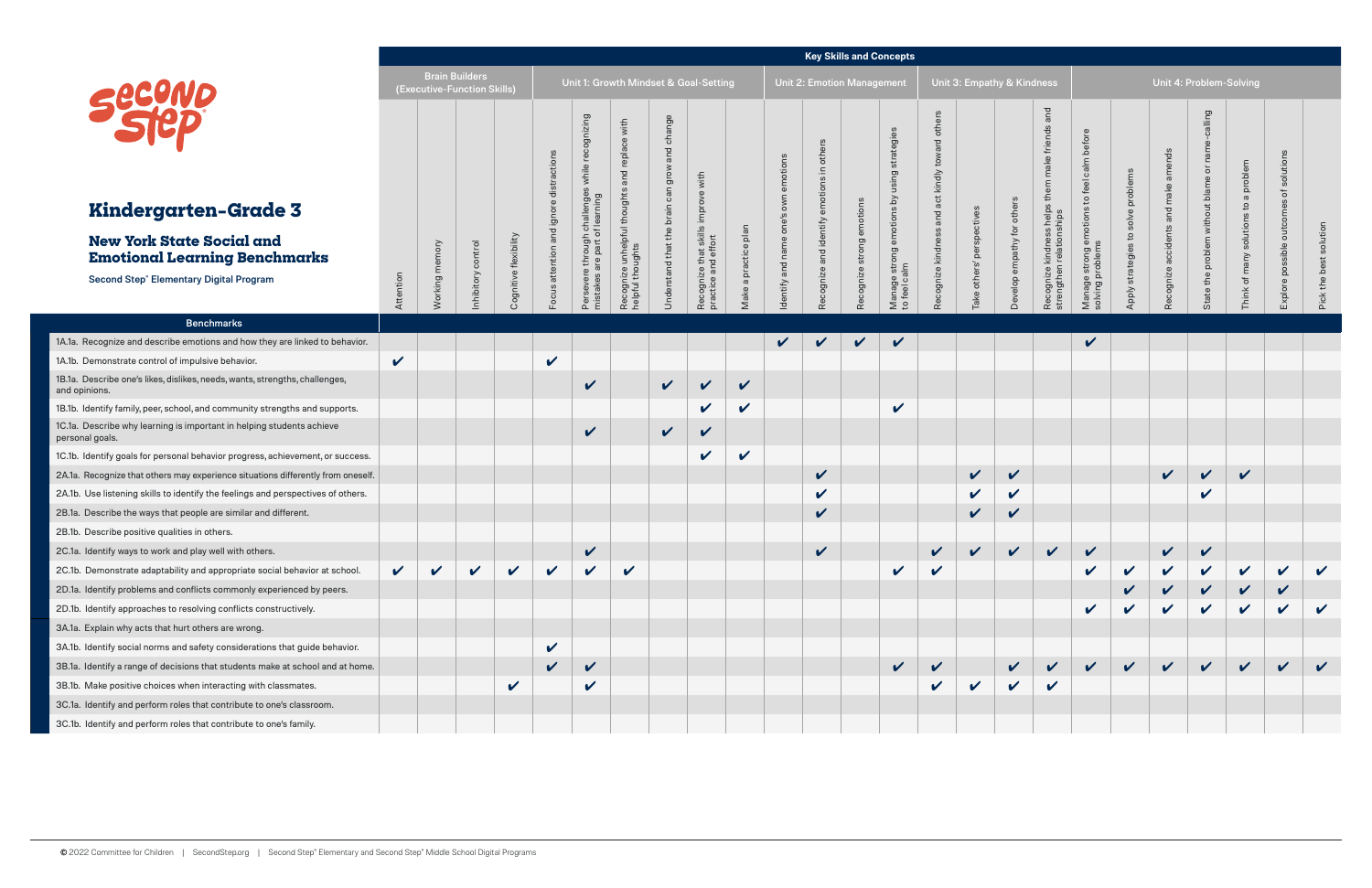|                                                                                                                                           | <b>Key Skills and Concepts</b> |              |                                                      |                       |              |                                          |                                                                |                                   |                                        |                                                                                   |                                           |                                                                |                                                                                   |                                                                                                               |                                                           |                                                                                                    |                                                                                           |                                                                             |                                                                                              |                                                                           |                                                                                                                      |                                                   |                                                                                           |  |
|-------------------------------------------------------------------------------------------------------------------------------------------|--------------------------------|--------------|------------------------------------------------------|-----------------------|--------------|------------------------------------------|----------------------------------------------------------------|-----------------------------------|----------------------------------------|-----------------------------------------------------------------------------------|-------------------------------------------|----------------------------------------------------------------|-----------------------------------------------------------------------------------|---------------------------------------------------------------------------------------------------------------|-----------------------------------------------------------|----------------------------------------------------------------------------------------------------|-------------------------------------------------------------------------------------------|-----------------------------------------------------------------------------|----------------------------------------------------------------------------------------------|---------------------------------------------------------------------------|----------------------------------------------------------------------------------------------------------------------|---------------------------------------------------|-------------------------------------------------------------------------------------------|--|
|                                                                                                                                           |                                |              | <b>Brain Builders</b><br>(Executive-Function Skills) |                       |              | Unit 1: Growth Mindset<br>& Goal-Setting |                                                                |                                   |                                        |                                                                                   | <b>Unit 2: Emotion Management</b>         |                                                                |                                                                                   |                                                                                                               | Unit 3: Empathy & Kindness                                |                                                                                                    | Unit 4: Problem-Solving                                                                   |                                                                             |                                                                                              |                                                                           |                                                                                                                      |                                                   |                                                                                           |  |
| <b>Grade 4-Grade 5</b><br><b>New York State Social and</b><br><b>Emotional Learning Benchmarks</b>                                        |                                | memory       |                                                      |                       |              |                                          | oals<br>$\bar{\sigma}$<br>$\overline{a}$<br><b>IEWO1</b><br>SS | goals<br>Reflect to inform future | nard to<br>ᅩ<br>$\pm$<br>ake<br>motion | cessary<br>en<br>.≌<br>emotions<br>Recognize that regulating<br>to make decisions | strategy<br>$\overline{\mathsf{a}}$       | recurring<br>Apply planning ahead to manage<br>strong emotions | ৳<br>Recognize that people can have different points<br>view about the same thing | e-taking<br>perspective-<br>others<br>Recognize that empathy and <sub>l</sub><br>can help them get along with | empathize<br>$\mathbf{S}$<br>ဖ<br>strategies<br>g<br>taki | their<br>make<br>$\overline{c}$<br>Apply perspective-taking strategies<br>community a better place | calm before<br>being<br>$\rm \breve{\sigma}$<br>Explain the importance<br>problem-solving | Explain the importance of speaking up for oneself<br>when solving a problem | $\overline{\overline{a}}$<br>and from<br>State the problem without blaming<br>points of view | into<br>view<br>Generate solutions to take all points of<br>consideration | $\boldsymbol{\varpi}$<br>s of solutions to a<br>of view<br>Evaluate possible outcomes<br>problem based on all points | could<br>spectful, and<br>safe, res<br>∾.<br>that | ldentify when, where, and with whom they think it<br>would be best to work on the problem |  |
| Second Step® Elementary Digital Program                                                                                                   | Attention                      | Working      | nhibitory control                                    | Cognitive flexibility | Set goals    | plans<br>Make                            | progre<br>Monitor                                              |                                   | Recognize that strong<br>think clearly |                                                                                   | Apply reappraisal as<br>emotion-managemer |                                                                |                                                                                   |                                                                                                               | Apply perspective-<br>with others                         |                                                                                                    |                                                                                           |                                                                             | points                                                                                       |                                                                           |                                                                                                                      | Pick a solution that<br>work for everyone         |                                                                                           |  |
| <b>Benchmarks</b>                                                                                                                         |                                |              |                                                      |                       |              |                                          |                                                                |                                   |                                        |                                                                                   |                                           |                                                                |                                                                                   |                                                                                                               |                                                           |                                                                                                    |                                                                                           |                                                                             |                                                                                              |                                                                           |                                                                                                                      |                                                   |                                                                                           |  |
| 1A.2a. Describe a range of emotions and the situations that cause them.                                                                   |                                |              |                                                      |                       |              |                                          |                                                                |                                   | $\checkmark$                           | ✔                                                                                 | V                                         | $\boldsymbol{\mathcal{U}}$                                     |                                                                                   |                                                                                                               |                                                           |                                                                                                    |                                                                                           |                                                                             |                                                                                              |                                                                           |                                                                                                                      |                                                   |                                                                                           |  |
| 1A.2b. Describe and demonstrate ways to express emotions in a<br>constructive manner.                                                     |                                |              |                                                      |                       |              |                                          |                                                                |                                   |                                        | $\boldsymbol{\nu}$                                                                | $\checkmark$                              | V                                                              |                                                                                   |                                                                                                               |                                                           |                                                                                                    | $\mathbf v$                                                                               |                                                                             |                                                                                              |                                                                           |                                                                                                                      |                                                   |                                                                                           |  |
| 1A.2c. Demonstrate control of behaviors that interfere with time on task.                                                                 | $\checkmark$                   | $\checkmark$ | $\checkmark$                                         |                       |              |                                          |                                                                |                                   |                                        |                                                                                   | V                                         | V                                                              |                                                                                   |                                                                                                               |                                                           |                                                                                                    |                                                                                           |                                                                             |                                                                                              |                                                                           |                                                                                                                      |                                                   |                                                                                           |  |
| 1B.2a. Describe personal strengths/skills and interests that one<br>wants to develop.                                                     |                                |              |                                                      |                       | $\mathbf v$  | $\checkmark$                             | $\checkmark$                                                   | $\checkmark$                      |                                        |                                                                                   |                                           |                                                                |                                                                                   |                                                                                                               |                                                           |                                                                                                    |                                                                                           |                                                                             |                                                                                              |                                                                           |                                                                                                                      |                                                   |                                                                                           |  |
| 1B.2b. Explain how family members, peers, school personnel, and community<br>members can support responsible behavior and school success. |                                |              |                                                      |                       |              |                                          |                                                                |                                   |                                        |                                                                                   |                                           |                                                                |                                                                                   |                                                                                                               |                                                           |                                                                                                    |                                                                                           |                                                                             |                                                                                              |                                                                           |                                                                                                                      |                                                   |                                                                                           |  |
| 1C.2a. Describe the steps in setting and working toward goal achievement.                                                                 |                                |              |                                                      |                       | $\checkmark$ | $\boldsymbol{\mathcal{U}}$               | $\boldsymbol{\mathcal{U}}$                                     | $\checkmark$                      |                                        |                                                                                   |                                           |                                                                |                                                                                   |                                                                                                               |                                                           |                                                                                                    |                                                                                           |                                                                             |                                                                                              |                                                                           |                                                                                                                      |                                                   |                                                                                           |  |
| 1C.2b. Monitor progress on achieving a short-term personal goal.                                                                          |                                |              |                                                      |                       |              | $\checkmark$                             | $\checkmark$                                                   | $\checkmark$                      |                                        |                                                                                   |                                           |                                                                |                                                                                   |                                                                                                               |                                                           |                                                                                                    |                                                                                           |                                                                             |                                                                                              |                                                                           |                                                                                                                      |                                                   |                                                                                           |  |
| 2A.2a. Identify verbal, physical, and situational cues that indicate how<br>others may feel.                                              |                                |              |                                                      |                       |              |                                          |                                                                |                                   | $\checkmark$                           | $\mathbf{v}$                                                                      |                                           |                                                                | $\checkmark$                                                                      | $\checkmark$                                                                                                  | $\checkmark$                                              |                                                                                                    |                                                                                           |                                                                             |                                                                                              |                                                                           |                                                                                                                      |                                                   |                                                                                           |  |
| 2A.2b. Describe the expressed feelings and perspectives of others.                                                                        |                                |              |                                                      |                       |              |                                          |                                                                |                                   | $\checkmark$                           | ✔                                                                                 |                                           |                                                                | V                                                                                 | $\checkmark$                                                                                                  | $\checkmark$                                              |                                                                                                    |                                                                                           |                                                                             |                                                                                              |                                                                           |                                                                                                                      |                                                   |                                                                                           |  |
| 2B.2a. Identify differences among, and contributions of, various social and<br>cultural groups.                                           |                                |              |                                                      |                       |              |                                          |                                                                |                                   |                                        |                                                                                   |                                           |                                                                |                                                                                   |                                                                                                               |                                                           |                                                                                                    |                                                                                           |                                                                             |                                                                                              |                                                                           |                                                                                                                      |                                                   |                                                                                           |  |
| 2B.2b. Demonstrate how to interact positively with those who are different<br>from oneself.                                               |                                |              | $\boldsymbol{\mathcal{U}}$                           |                       |              |                                          |                                                                |                                   |                                        |                                                                                   |                                           |                                                                |                                                                                   |                                                                                                               | V                                                         | $\checkmark$                                                                                       |                                                                                           |                                                                             |                                                                                              |                                                                           |                                                                                                                      |                                                   |                                                                                           |  |
| 2C.2a. Describe approaches for making and keeping friends.                                                                                |                                |              |                                                      |                       |              |                                          |                                                                |                                   |                                        |                                                                                   |                                           |                                                                |                                                                                   | V                                                                                                             | $\checkmark$                                              |                                                                                                    |                                                                                           |                                                                             |                                                                                              | $\checkmark$                                                              | $\boldsymbol{\mathcal{U}}$                                                                                           | $\checkmark$                                      |                                                                                           |  |
| 2C.2b. Analyze ways to work effectively in groups.                                                                                        |                                |              |                                                      |                       |              |                                          |                                                                |                                   |                                        |                                                                                   |                                           |                                                                | $\checkmark$                                                                      |                                                                                                               | V                                                         |                                                                                                    |                                                                                           |                                                                             |                                                                                              |                                                                           | V                                                                                                                    | $\checkmark$                                      | $\checkmark$                                                                              |  |
| 2D.2a. Describe causes and consequences of conflicts.                                                                                     |                                |              |                                                      |                       |              |                                          |                                                                |                                   |                                        |                                                                                   |                                           |                                                                |                                                                                   |                                                                                                               |                                                           |                                                                                                    |                                                                                           |                                                                             |                                                                                              |                                                                           |                                                                                                                      |                                                   |                                                                                           |  |
| 2D.2b. Apply constructive approaches in resolving conflicts.                                                                              |                                |              |                                                      |                       |              |                                          |                                                                |                                   |                                        |                                                                                   |                                           |                                                                |                                                                                   |                                                                                                               | V                                                         |                                                                                                    | $\mathbf{v}$                                                                              | $\checkmark$                                                                |                                                                                              | $\checkmark$                                                              | $\checkmark$                                                                                                         | $\boldsymbol{\mathcal{U}}$                        |                                                                                           |  |
| 3A.2a. Demonstrate the ability to respect the rights of self and others.                                                                  |                                |              |                                                      |                       |              |                                          |                                                                |                                   |                                        |                                                                                   |                                           |                                                                | $\checkmark$                                                                      | $\checkmark$                                                                                                  | $\checkmark$                                              | V                                                                                                  |                                                                                           |                                                                             |                                                                                              | $\boldsymbol{\mathcal{U}}$                                                |                                                                                                                      |                                                   |                                                                                           |  |
| 3A.2b. Demonstrate knowledge of how social norms affect decision making<br>and behavior.                                                  |                                |              |                                                      |                       |              |                                          |                                                                |                                   |                                        |                                                                                   |                                           |                                                                |                                                                                   |                                                                                                               |                                                           |                                                                                                    |                                                                                           |                                                                             |                                                                                              |                                                                           |                                                                                                                      |                                                   |                                                                                           |  |
| 3B.2a. Identify and apply the steps of systematic decision making.                                                                        |                                |              |                                                      |                       |              | $\checkmark$                             | $\checkmark$                                                   | $\checkmark$                      |                                        |                                                                                   |                                           |                                                                |                                                                                   |                                                                                                               |                                                           |                                                                                                    |                                                                                           |                                                                             | V                                                                                            | $\checkmark$                                                              | $\boldsymbol{\mathcal{U}}$                                                                                           | $\checkmark$                                      | $\checkmark$                                                                              |  |
| 3B.2b. Generate alternative solutions and evaluate their consequences for a<br>range of academic and social situations.                   |                                |              |                                                      |                       |              |                                          |                                                                | V                                 |                                        |                                                                                   |                                           |                                                                |                                                                                   |                                                                                                               |                                                           |                                                                                                    |                                                                                           |                                                                             |                                                                                              |                                                                           |                                                                                                                      |                                                   |                                                                                           |  |
| 3C.2a. Identify and perform roles that contribute to the school community.                                                                |                                |              |                                                      |                       |              | $\boldsymbol{\mathcal{U}}$               |                                                                |                                   |                                        |                                                                                   |                                           |                                                                |                                                                                   | $\checkmark$                                                                                                  | $\boldsymbol{\mathcal{U}}$                                | $\boldsymbol{\mathcal{U}}$                                                                         |                                                                                           |                                                                             |                                                                                              | V                                                                         |                                                                                                                      | $\checkmark$                                      |                                                                                           |  |
| 3C.2b. Identify and perform roles that contribute to one's local community.                                                               |                                |              |                                                      |                       |              |                                          |                                                                |                                   |                                        |                                                                                   |                                           |                                                                |                                                                                   |                                                                                                               |                                                           |                                                                                                    |                                                                                           |                                                                             |                                                                                              |                                                                           |                                                                                                                      |                                                   |                                                                                           |  |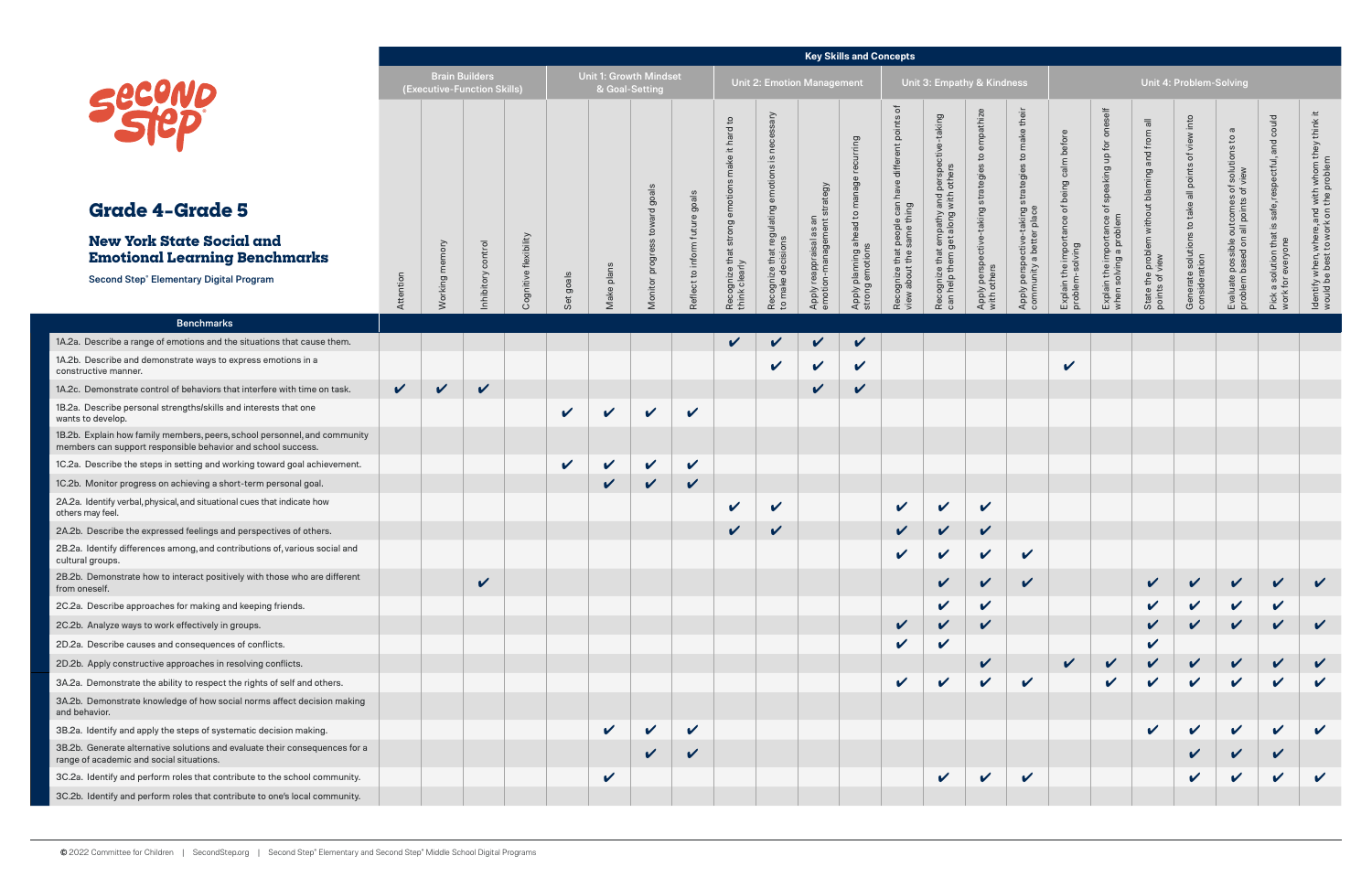#### **Key Skills and Concepts**

# **Grade 6–Grade 8**

|                                                                                                                                                                              |                                                               |                                 |                                              |                                                |                                                                                                                       |                                                     |                                                                              |                                                                                 |                                                                                        |                                                                                                            | <b>Rey Skills and Concepts</b>                                                                    |                                                                                                     |                                               |                                                        |                                                          |                                                  |                                                                                                                                |                                          |                            |                                               |  |  |
|------------------------------------------------------------------------------------------------------------------------------------------------------------------------------|---------------------------------------------------------------|---------------------------------|----------------------------------------------|------------------------------------------------|-----------------------------------------------------------------------------------------------------------------------|-----------------------------------------------------|------------------------------------------------------------------------------|---------------------------------------------------------------------------------|----------------------------------------------------------------------------------------|------------------------------------------------------------------------------------------------------------|---------------------------------------------------------------------------------------------------|-----------------------------------------------------------------------------------------------------|-----------------------------------------------|--------------------------------------------------------|----------------------------------------------------------|--------------------------------------------------|--------------------------------------------------------------------------------------------------------------------------------|------------------------------------------|----------------------------|-----------------------------------------------|--|--|
|                                                                                                                                                                              |                                                               | Unit 1: Mindsets & Goals        |                                              |                                                |                                                                                                                       |                                                     |                                                                              | Unit 2: Recognizing Bullying & Harassment                                       |                                                                                        |                                                                                                            |                                                                                                   |                                                                                                     |                                               |                                                        | Unit 3: Thoughts, Emotions                               | Unit 4: Managing Relationships & Social Conflict |                                                                                                                                |                                          |                            |                                               |  |  |
| <b>Grade 6-Grade 8</b><br><b>New York State Social and</b><br><b>Emotional Learning Benchmarks</b><br>Second Step <sup>®</sup> Middle School Digital Program                 | and<br>challer<br>Recognize that social<br>get better in time | change<br>and<br>stand that the | te pla<br>Set personal goals<br>achieve them | e how to<br>mistake<br>Determine<br>making a ı | $\overline{\sigma}$<br>inter<br>develop an<br>$\mathtt{S}$<br>ngths<br>ලා<br>ಹ ದಿ<br>Apply persona<br>get better at s | bullying<br>đ<br>Recognize common<br>and harassment | of bullying<br>cts<br>impa<br>negative<br>Understand the r<br>and harassment | strategy<br>st upstan<br><b>be</b><br>Determine the <b>k</b><br>for a situation | $\sigma$<br>sibility<br>tand students' re<br>eschool climate<br>Understa<br>positive s | ognize how social and environmental<br>ors contribute to bullying and harass<br>r school<br>Recor<br>their | Prepare to take action to disrupt factors that<br>contribute to bullying and harassment at school | ns influence<br>:ive and negativ<br>emotion:<br>in positiv<br>how (<br>Understand I<br>decision-mal | thoughts<br>unhelpful<br>$\omega$<br>$\sigma$ | anxiety<br>and<br>stres<br>৳<br>signs<br>Recognize the | tegie<br>and<br>ರಾ<br>5 <sup>th</sup><br>Apply<br>emotic | Recognize how                                    | people<br>the<br>$\overline{\sigma}$<br>ທ<br>perspective<br>different<br>conflict<br>the<br>n a c<br>Describe t<br>involved ir | $\overline{Q}$<br>olutio<br>the<br>Apply | ds<br>ways to<br>dentify   | unhealthy<br>Recognize the :<br>relationships |  |  |
| <b>Benchmarks</b>                                                                                                                                                            |                                                               |                                 |                                              |                                                |                                                                                                                       |                                                     |                                                                              |                                                                                 |                                                                                        |                                                                                                            |                                                                                                   |                                                                                                     |                                               |                                                        |                                                          |                                                  |                                                                                                                                |                                          |                            |                                               |  |  |
| 1A.3a. Analyze factors that create stress or motivate successful performance.                                                                                                |                                                               |                                 | V                                            | $\checkmark$                                   | $\checkmark$                                                                                                          |                                                     |                                                                              |                                                                                 |                                                                                        |                                                                                                            |                                                                                                   | $\checkmark$                                                                                        |                                               | $\checkmark$                                           | $\checkmark$                                             |                                                  |                                                                                                                                |                                          |                            |                                               |  |  |
| 1A.3b. Apply strategies to manage stress and to motivate oneself to<br>constructively address challenges.                                                                    | $\checkmark$                                                  |                                 | $\checkmark$                                 | $\checkmark$                                   | $\checkmark$                                                                                                          |                                                     |                                                                              |                                                                                 |                                                                                        |                                                                                                            |                                                                                                   |                                                                                                     | $\checkmark$                                  |                                                        | V                                                        |                                                  |                                                                                                                                | $\checkmark$                             |                            |                                               |  |  |
| 1A.3c. Demonstrate the capacity to maintain concentration on a task.                                                                                                         |                                                               |                                 | $\boldsymbol{\mathcal{U}}$                   | $\checkmark$                                   | $\checkmark$                                                                                                          |                                                     |                                                                              |                                                                                 |                                                                                        |                                                                                                            |                                                                                                   |                                                                                                     |                                               |                                                        |                                                          |                                                  |                                                                                                                                |                                          |                            |                                               |  |  |
| 1B.3a. Analyze how personal strengths and areas in need of improvement<br>influence choices and outcomes.                                                                    |                                                               |                                 | V                                            | $\checkmark$                                   | $\checkmark$                                                                                                          |                                                     |                                                                              |                                                                                 |                                                                                        |                                                                                                            |                                                                                                   |                                                                                                     |                                               |                                                        |                                                          |                                                  |                                                                                                                                |                                          |                            |                                               |  |  |
| 1B.3b. Analyze how making use of school and community supports<br>and opportunities can help one surmount challenges and contribute to<br>achievement in school and in life. | $\checkmark$                                                  | $\checkmark$                    | $\checkmark$                                 | $\checkmark$                                   |                                                                                                                       |                                                     |                                                                              | $\sqrt{2}$                                                                      |                                                                                        |                                                                                                            | $\checkmark$                                                                                      |                                                                                                     |                                               |                                                        |                                                          |                                                  |                                                                                                                                |                                          |                            |                                               |  |  |
| 1C.3a. Set a short-term goal and develop a plan for achieving it.                                                                                                            |                                                               |                                 | V                                            | $\boldsymbol{\mathcal{U}}$                     | $\mathbf v$                                                                                                           |                                                     |                                                                              |                                                                                 |                                                                                        |                                                                                                            |                                                                                                   |                                                                                                     |                                               |                                                        |                                                          |                                                  |                                                                                                                                |                                          |                            |                                               |  |  |
| 1C.3b. Analyze why one achieved or did not achieve a goal.                                                                                                                   |                                                               | $\checkmark$                    |                                              | $\checkmark$                                   | $\checkmark$                                                                                                          |                                                     |                                                                              |                                                                                 |                                                                                        |                                                                                                            |                                                                                                   | $\checkmark$                                                                                        |                                               |                                                        |                                                          |                                                  |                                                                                                                                | $\checkmark$                             |                            |                                               |  |  |
| 2A.3a. Hypothesize others' feelings and perspectives in a variety of situations<br>and explain the reasons for one's conjecture.                                             | $\checkmark$                                                  |                                 |                                              |                                                |                                                                                                                       | $\checkmark$                                        | $\mathbf v$                                                                  |                                                                                 |                                                                                        |                                                                                                            |                                                                                                   | $\checkmark$                                                                                        |                                               |                                                        |                                                          |                                                  | $\mathbf{v}$                                                                                                                   |                                          |                            |                                               |  |  |
| 2A.3b. Analyze how one's behavior may affect others.                                                                                                                         |                                                               |                                 |                                              |                                                |                                                                                                                       | V                                                   | $\mathbf{v}$                                                                 |                                                                                 | $\checkmark$                                                                           |                                                                                                            | $\checkmark$                                                                                      | $\checkmark$                                                                                        |                                               |                                                        |                                                          | $\checkmark$                                     | $\checkmark$                                                                                                                   |                                          | $\checkmark$               |                                               |  |  |
| 2B.3a. Explain how individual, social, and cultural differences may increase<br>vulnerability to bullying and identify ways to address it.                                   |                                                               |                                 |                                              |                                                |                                                                                                                       |                                                     |                                                                              |                                                                                 |                                                                                        |                                                                                                            | V                                                                                                 |                                                                                                     |                                               |                                                        |                                                          |                                                  |                                                                                                                                |                                          |                            |                                               |  |  |
| 2B.3b. Analyze the effects of taking action to oppose bullying and/or bias<br>based behavior based on individual and group differences.                                      |                                                               |                                 |                                              |                                                |                                                                                                                       |                                                     |                                                                              | $\checkmark$                                                                    | V                                                                                      |                                                                                                            | $\checkmark$                                                                                      |                                                                                                     |                                               |                                                        |                                                          |                                                  |                                                                                                                                |                                          |                            |                                               |  |  |
| 2C.3a. Analyze ways to establish positive relationships with others.                                                                                                         | $\checkmark$                                                  |                                 |                                              |                                                |                                                                                                                       |                                                     |                                                                              |                                                                                 | V                                                                                      |                                                                                                            | $\checkmark$                                                                                      |                                                                                                     |                                               |                                                        |                                                          | $\checkmark$                                     | $\checkmark$                                                                                                                   | $\checkmark$                             | $\boldsymbol{\mathcal{U}}$ | $\checkmark$                                  |  |  |
| 2C.3b. Demonstrate cooperation and teamwork to promote group effectiveness.                                                                                                  |                                                               |                                 |                                              |                                                |                                                                                                                       |                                                     |                                                                              |                                                                                 |                                                                                        |                                                                                                            | V                                                                                                 |                                                                                                     |                                               |                                                        |                                                          |                                                  |                                                                                                                                | V                                        |                            |                                               |  |  |
| 2D.3a. Evaluate strategies for preventing and resolving interpersonal problems.                                                                                              |                                                               |                                 |                                              |                                                |                                                                                                                       |                                                     |                                                                              | $\checkmark$                                                                    | $\boldsymbol{\mathcal{U}}$                                                             |                                                                                                            | V                                                                                                 |                                                                                                     |                                               |                                                        |                                                          | $\mathbf v$                                      |                                                                                                                                | $\boldsymbol{\mathcal{U}}$               | $\boldsymbol{\mathcal{U}}$ | $\checkmark$                                  |  |  |
| 2D.3b. Define unhealthy peer pressure and evaluate strategies for resisting it.                                                                                              |                                                               |                                 |                                              |                                                |                                                                                                                       |                                                     | $\checkmark$                                                                 |                                                                                 | V                                                                                      | $\checkmark$                                                                                               | $\checkmark$                                                                                      |                                                                                                     |                                               |                                                        |                                                          |                                                  |                                                                                                                                |                                          |                            | $\checkmark$                                  |  |  |

## **New York State Social Emotional Learning Benewish**